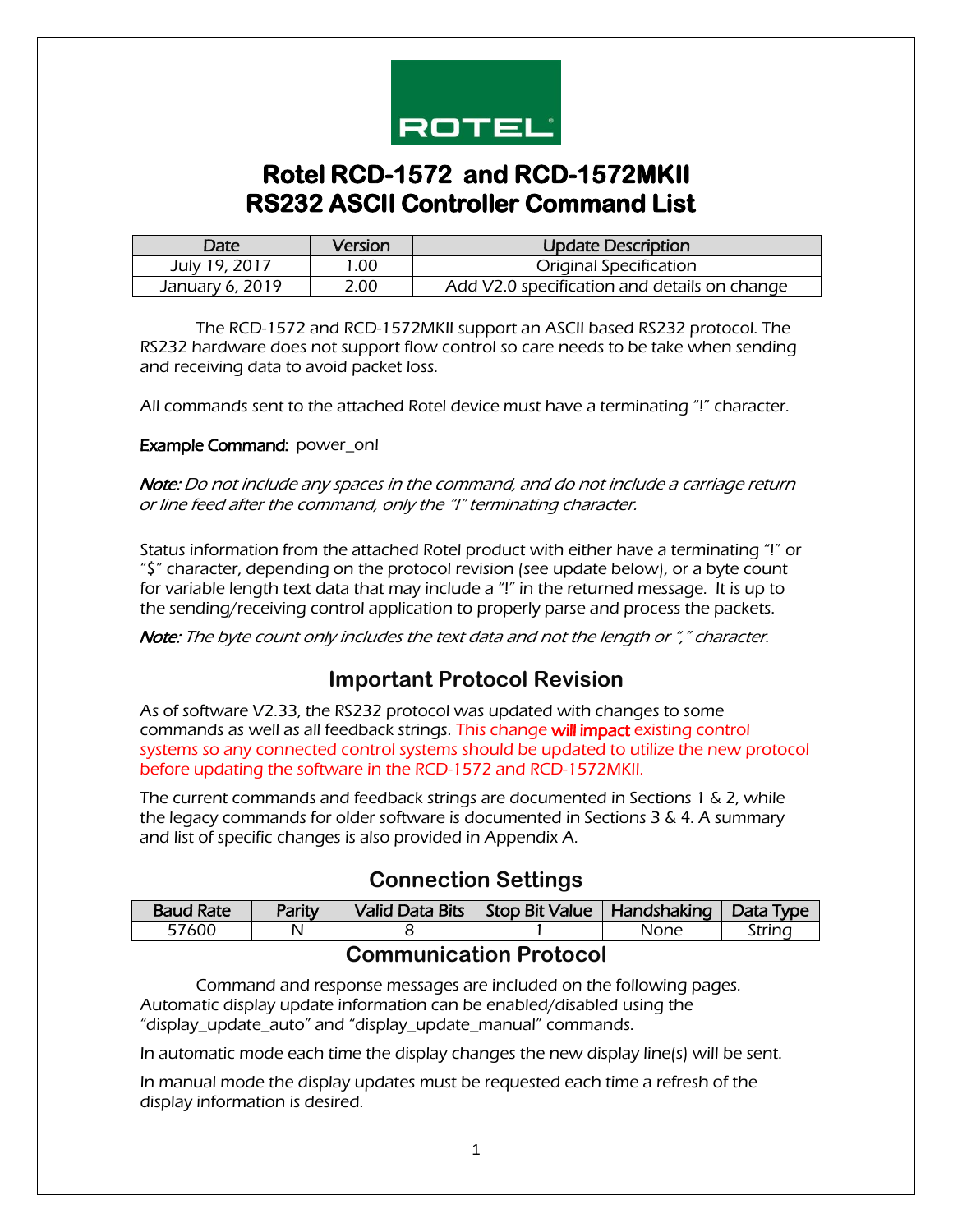## **Section 1: Control Command List V2.0**

Applies to RCD-1572 V2.33 and newer  $ZF78!/$  +&A  $? = J'$  "\$\$ UbX bYk Yf

| RCD-1572 UbX                 | <b>Command Description</b>       | <b>Unit Response</b>     |
|------------------------------|----------------------------------|--------------------------|
| F78!% +&A?=ASCII             |                                  |                          |
| <b>POWER COMMANDS</b>        |                                  |                          |
| power_on!                    | Power On                         | power=on\$               |
| power_off!                   | Power Off                        | power=standby\$          |
| power_toggle!                | Power Toggle                     | power=on/standby\$       |
| <b>CD TRANSPORT COMMANDS</b> |                                  |                          |
| play!                        | Play                             | status=play\$            |
| stop!                        | Stop                             | status=pause/stop\$      |
| pause!                       | Pause Toggle                     | status=pause/play\$      |
| trkf!                        | <b>Track Forward</b>             | $track = # ##$ \$        |
| trkb!                        | <b>Track Backward</b>            | $track = # ##$ \$        |
| ff!                          | <b>Fast Forward</b>              | n/a                      |
| fb!                          | Fast Backward                    | n/a                      |
| rnd!                         | Random Play Mode Toggle          | rnd=on/off\$             |
| rpt!                         | Repeat Play Mode Toggle          | rpt=track/disc/off\$     |
| <b>NUMERIC KEY COMMANDS</b>  |                                  |                          |
| 1!                           | Number Key 1                     | n/a                      |
| 2!                           | Number Key 2                     | n/a                      |
| 3!                           | Number Key 3                     | n/a                      |
| 4!                           | Number Key 4                     | n/a                      |
| 5!                           | Number Key 5                     | n/a                      |
| 6!                           | Number Key 6                     | n/a                      |
| 7!                           | Number Key 7                     | n/a                      |
| 8!                           | Number Key 8                     | n/a                      |
| 9!                           | Number Key 9                     | n/a                      |
| 0!                           | Number Key 0                     | n/a                      |
| <b>OTHER COMMANDS</b>        |                                  |                          |
| eject!                       | Eject CD                         | tray_status=open/close\$ |
| time!                        | Toggle CD Time Display           | n/a                      |
| dimmer!                      | <b>Toggle Display Dimmer</b>     | dimmer_# $\frac{1}{2}$   |
| dimmer_0!                    | Set Display to 0 (Brightest)     | dimmer=0\$               |
| dimmer_1!                    | Set Display to 1                 | $dimmer=1$ \$            |
| dimmer_2!                    | Set Display to 2                 | $dimmer=25$              |
| dimmer_3!                    | Set Display to 3                 | dimmer=3\$               |
| dimmer 4!                    | Set Display to 4                 | $dimmer = 45$            |
| dimmer_5!                    | Set Display to 5                 | dimmer=5\$               |
| dimmer_6!                    | Set Display to 6 (Dimmest)       | dimmer=6\$               |
| RS232 FEEDBACK COMMANDS      |                                  |                          |
| rs232_update_on!             | Set RS232 Update to Auto (On)    | update_mode=auto\$       |
| rs232_update_off!            | Set RS232 Update to Manual (Off) | update_mode=manual\$     |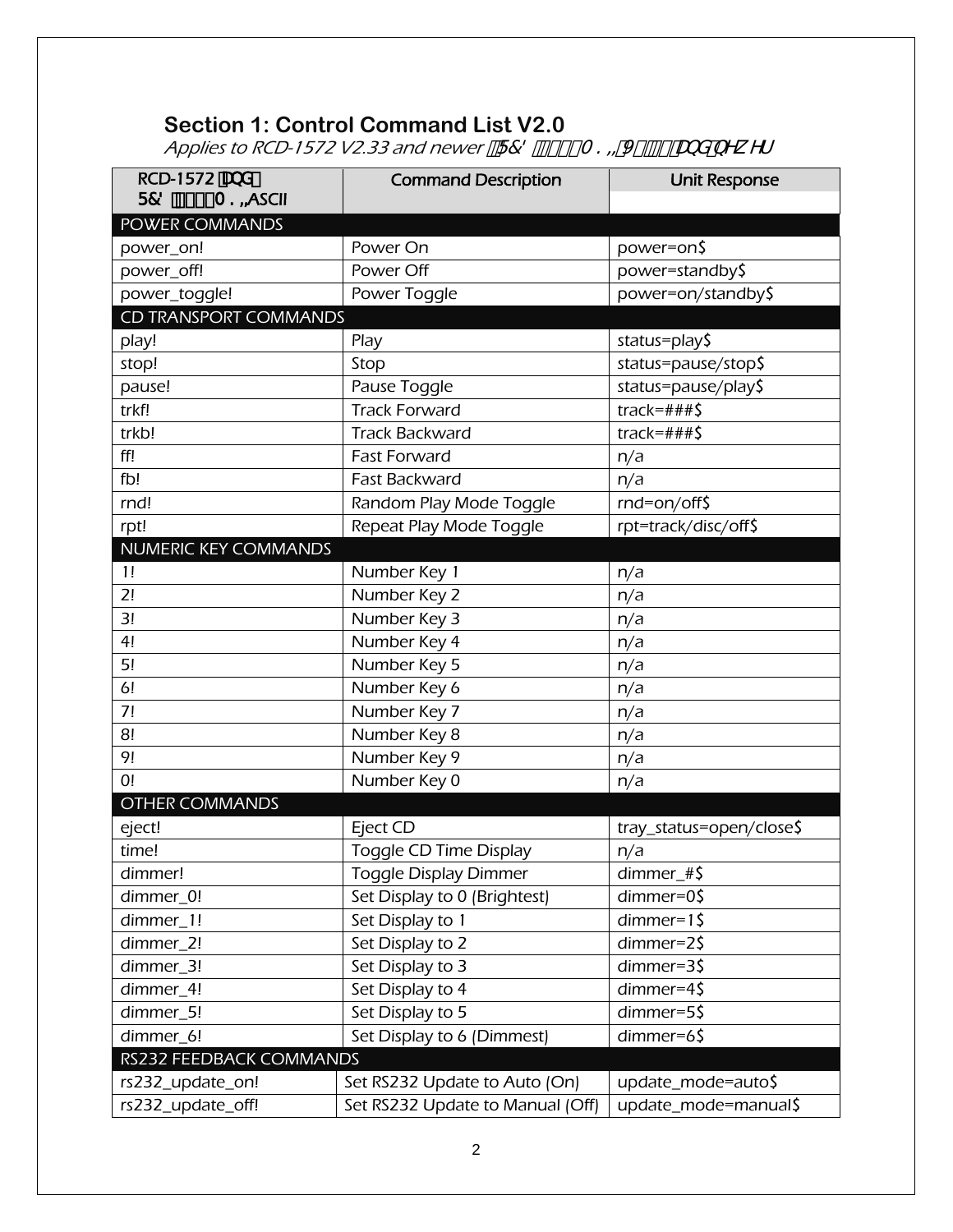# **Section 2: Feedback Request Command List V2.0**

Applies to RCD-1572 V2.33 and newer , RCD-1572MKII V3.00 and newer

| <b>Command:</b>   power? |                                                               |
|--------------------------|---------------------------------------------------------------|
|                          | <b>Description:</b>   Request current power status            |
|                          | <b>Return String(s):</b> $\vert$ power=on\$ / power=standby\$ |
|                          | <b>Return Description:</b>   Current power status             |
|                          | <b>Example:</b> $\vert$ power=on\$                            |

| <b>Command:</b>   status?                   |                                                                                 |
|---------------------------------------------|---------------------------------------------------------------------------------|
|                                             | <b>Description:</b>   Request CD play status                                    |
|                                             | <b>Return String(s):</b> $\vert$ status=play\$ / status=stop\$ / status=pause\$ |
| <b>Return Description:</b>   CD Play Status |                                                                                 |
|                                             | <b>Example:</b> $\vert$ status=pause\$                                          |

| <b>Command:</b> I track?                      |                                                       |
|-----------------------------------------------|-------------------------------------------------------|
|                                               | <b>Description:</b>   Request current CD track number |
| <b>Return String(s):</b> $\vert$ track=###\$  |                                                       |
| <b>Return Description:</b>   Current CD track |                                                       |
|                                               | <b>Example:</b> $\vert$ track=002\$                   |

| <b>Command:</b>   track name?                                             |
|---------------------------------------------------------------------------|
| <b>Description:</b>   Request current CD track name                       |
| <b>Return String(s):</b> $\vert$ track_name=text\$\$                      |
| <b>Return Description:</b>   Current CD track name. (UTF-8 text encoding) |
| <b>Example:</b>   track_name=Sample Track Name\$\$                        |

| Command:   tray_status?                                                                  |
|------------------------------------------------------------------------------------------|
| <b>Description:</b> Request current CD mechanism status                                  |
| <b>Return String(s):</b>   tray_status=open\$ / tray_status=close\$ / tray_status=load\$ |
| <b>Return Description:</b>   Current CD tray status                                      |
| <b>Example:</b> $\vert$ tray_status=close\$                                              |

| Command: rnd?                |                                                        |
|------------------------------|--------------------------------------------------------|
|                              | <b>Description:</b>   Request current random play mode |
|                              | Return String(s): $ $ rnd=on\$ / rnd=off\$             |
|                              | <b>Return Description:</b>   Random play mode          |
| <b>Example:</b> $ $ rnd=on\$ |                                                        |

| Command:   rpt?                             |                                                                   |
|---------------------------------------------|-------------------------------------------------------------------|
|                                             | <b>Description:</b>   Request current repeat play mode            |
|                                             | <b>Return String(s):</b> $ $ rpt=track\$ / rpt=disc\$ / rpt=off\$ |
| <b>Return Description:</b> Repeat play mode |                                                                   |
|                                             | <b>Example:</b> $\vert$ rpt=track\$                               |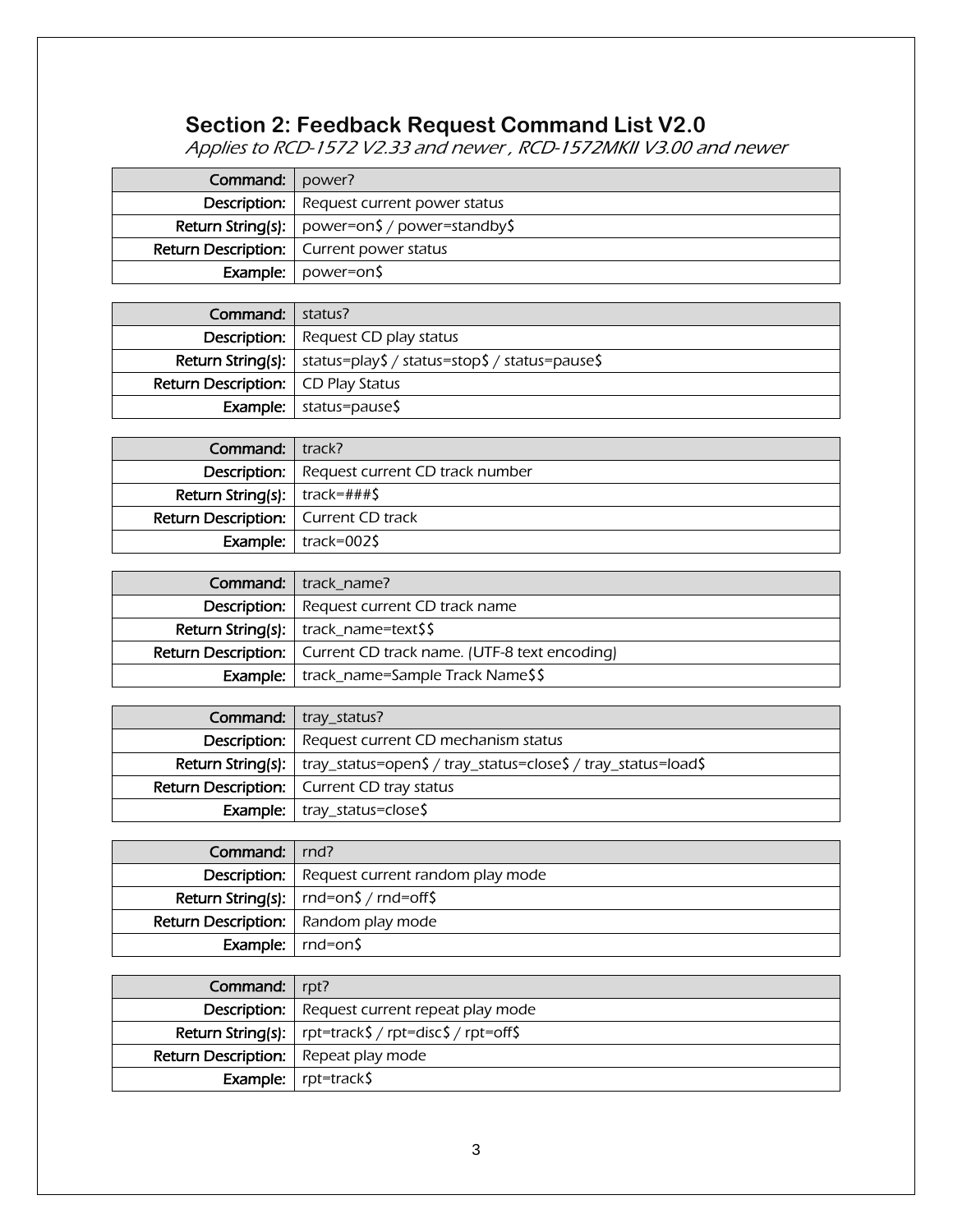| <b>Command:</b> $\vert$ time?          |                                                                                                                                             |
|----------------------------------------|---------------------------------------------------------------------------------------------------------------------------------------------|
|                                        | <b>Description:</b> Request current CD track time                                                                                           |
| Return String(s): $ $ time=#:##:##\$\$ |                                                                                                                                             |
| <b>Return Description:</b>             | Text string of time, depending on which time display mode has been set<br>(track time elapsed or remaining, disc time elapsed or remaining) |
| Example:                               | time=0:02:45\$\$ / time=1:10:32\$\$                                                                                                         |

| <b>Command:</b> disc name?                                          |
|---------------------------------------------------------------------|
| <b>Description:</b>   Request current CD name                       |
| <b>Return String(s):</b> $ $ disc_name=text\$\$                     |
| <b>Return Description:</b>   Current CD name. (UTF-8 text encoding) |
| Example:   disc_name=Sample CD Name\$\$                             |

| <b>Command:</b> disc_type?             |                                                                                                          |
|----------------------------------------|----------------------------------------------------------------------------------------------------------|
|                                        | <b>Description:</b>   Request type of loaded CD                                                          |
| Return String(s):                      | disc_type=None\$\$ / disc_type=CD-DA\$\$ / disc_type=HDCD\$\$ /<br>disc_type=MP3\$\$ / disc_type=WMA\$\$ |
| <b>Return Description:</b>   Disc type |                                                                                                          |
|                                        | <b>Example:</b> $disc_type = CD-DASS$                                                                    |

| <b>Command:</b> dimmer? |                                                                                             |
|-------------------------|---------------------------------------------------------------------------------------------|
|                         | <b>Description:</b>   Request current front display dimmer level                            |
| Return String(s):       | dimmer=0\$ / dimmer=1\$ / dimmer=2\$ / dimmer=3\$ / dimmer=4\$ /<br>dimmer=5\$ / dimmer=6\$ |
|                         | <b>Return Description:</b>   Current front display dimmer level                             |
|                         | <b>Example:</b> $\mid$ dimmer=3\$                                                           |

| <b>Command:</b> version? |                                                              |
|--------------------------|--------------------------------------------------------------|
|                          | <b>Description:</b> Request the main CPU software version    |
|                          | <b>Return String:</b> $\vert$ version=#.##\$                 |
|                          | <b>Return Description:</b>   Rotel main CPU software version |
|                          | <b>Example:</b> $\sqrt{\frac{325}{2}}$ version=2.33\$        |

| Command: model?               |                                                 |
|-------------------------------|-------------------------------------------------|
|                               | <b>Description:</b>   Request the model number  |
| Return String:   model=text\$ |                                                 |
|                               | <b>Return Description:</b>   Rotel model number |
|                               | <b>Example:</b>   model= $RCD-1572$ \$          |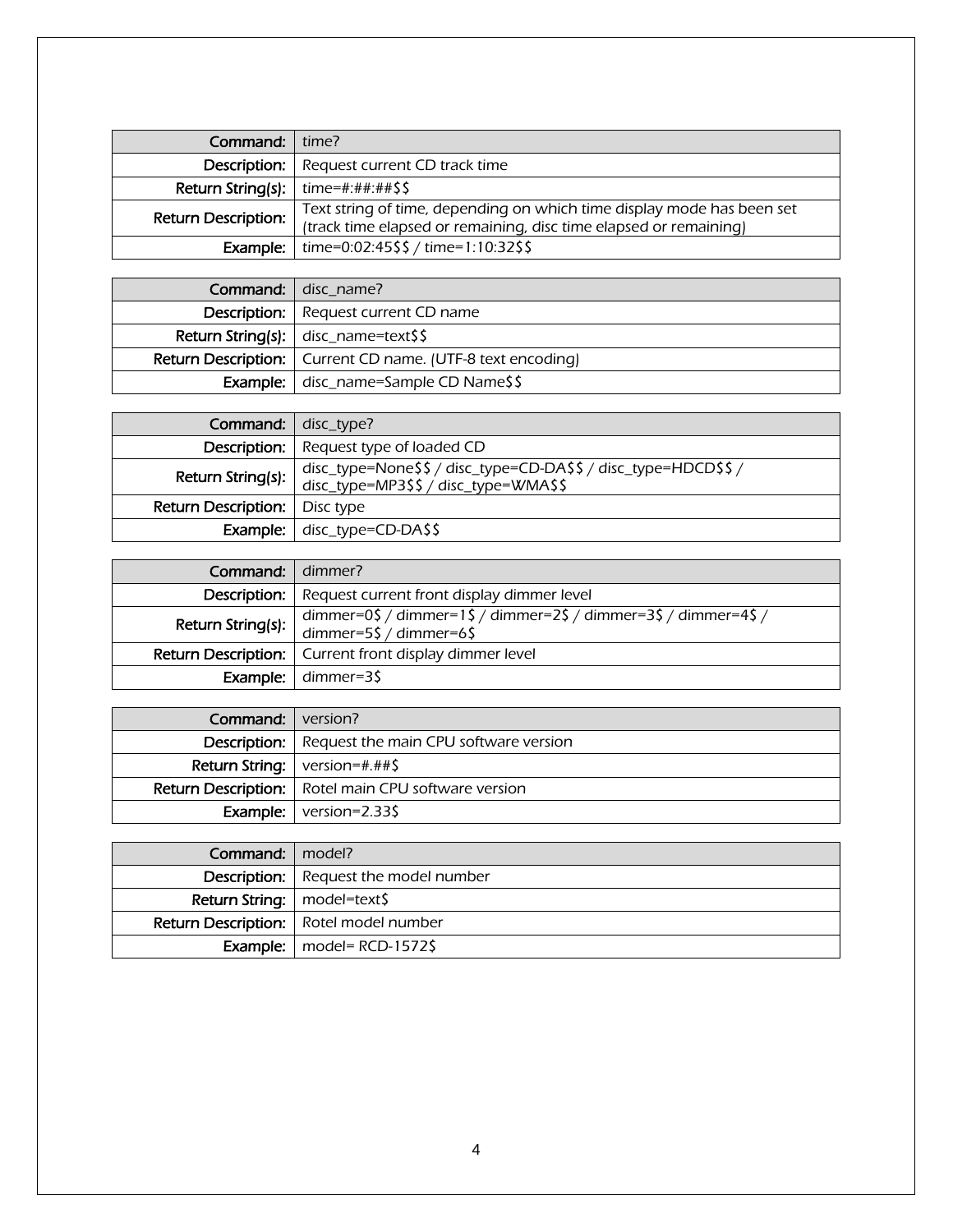## **Section 3: Control Command List V1.0**

Applies to RCD-1572 prior to V2.33 , RCD-1572MKII V3.00 and newer

| <b>RCD-1572 and</b><br>RCD-1572MKII ASCII | <b>Command Description</b>   | <b>Unit Response</b>     |
|-------------------------------------------|------------------------------|--------------------------|
| <b>POWER COMMANDS</b>                     |                              |                          |
| power_on!                                 | Power On                     | power=on!                |
| power_off!                                | Power Off                    | power=standby!           |
| power_toggle!                             | Power Toggle                 | power=on/standby!        |
| <b>CD TRANSPORT COMMANDS</b>              |                              |                          |
| play!                                     | Play                         | play_status=play!        |
| stop!                                     | Stop                         | play_status=stop!        |
| pause!                                    | Pause                        | play_status=pause!       |
| track_fwd!                                | <b>Track Forward</b>         | n/a                      |
| track_back!                               | <b>Track Backward</b>        | n/a                      |
| fast_fwd!                                 | <b>Fast Forward</b>          | n/a                      |
| fast_back!                                | Fast Backward                | n/a                      |
| random!                                   | Random Play Mode Toggle      | rnd=off/on!              |
| repeat!                                   | Repeat Play Mode Toggle      | rpt=track/disc/off!      |
| <b>MENU CONTROL COMMANDS</b>              |                              |                          |
| menu!                                     | Display the Menu             | n/a                      |
| exit!                                     | Exit Key                     | n/a                      |
| up!                                       | <b>Cursor Up</b>             | n/a                      |
| down!                                     | <b>Cursor Down</b>           | n/a                      |
| left!                                     | <b>Cursor Left</b>           | n/a                      |
| right!                                    | <b>Cursor Right</b>          | n/a                      |
| enter!                                    | <b>Enter Key</b>             | n/a                      |
| NUMERIC KEY COMMANDS                      |                              |                          |
| 1!                                        | Number Key 1                 | n/a                      |
| 2!                                        | Number Key 2                 | n/a                      |
| 3!                                        | Number Key 3                 | n/a                      |
| 4!                                        | Number Key 4                 | n/a                      |
| 5!                                        | Number Key 5                 | n/a                      |
| 6!                                        | Number Key 6                 | n/a                      |
| 7!                                        | Number Key 7                 | n/a                      |
| 8!                                        | Number Key 8                 | n/a                      |
| 9!                                        | Number Key 9                 | n/a                      |
| 0!                                        | Number Key 0                 | n/a                      |
| <b>OTHER COMMANDS</b>                     |                              |                          |
| eject!                                    | Eject CD                     | eject_status=open/close! |
| time!                                     | Toggle CD Time Display       | n/a                      |
| program!                                  | Program Key                  | n/a                      |
| dimmer!                                   | Toggle Display Dimmer        | dimmer_#!                |
| dimmer_0!                                 | Set Display to 0 (Brightest) | dimmer=0!                |
| dimmer_1!                                 | Set Display to 1             | dimmer=1!                |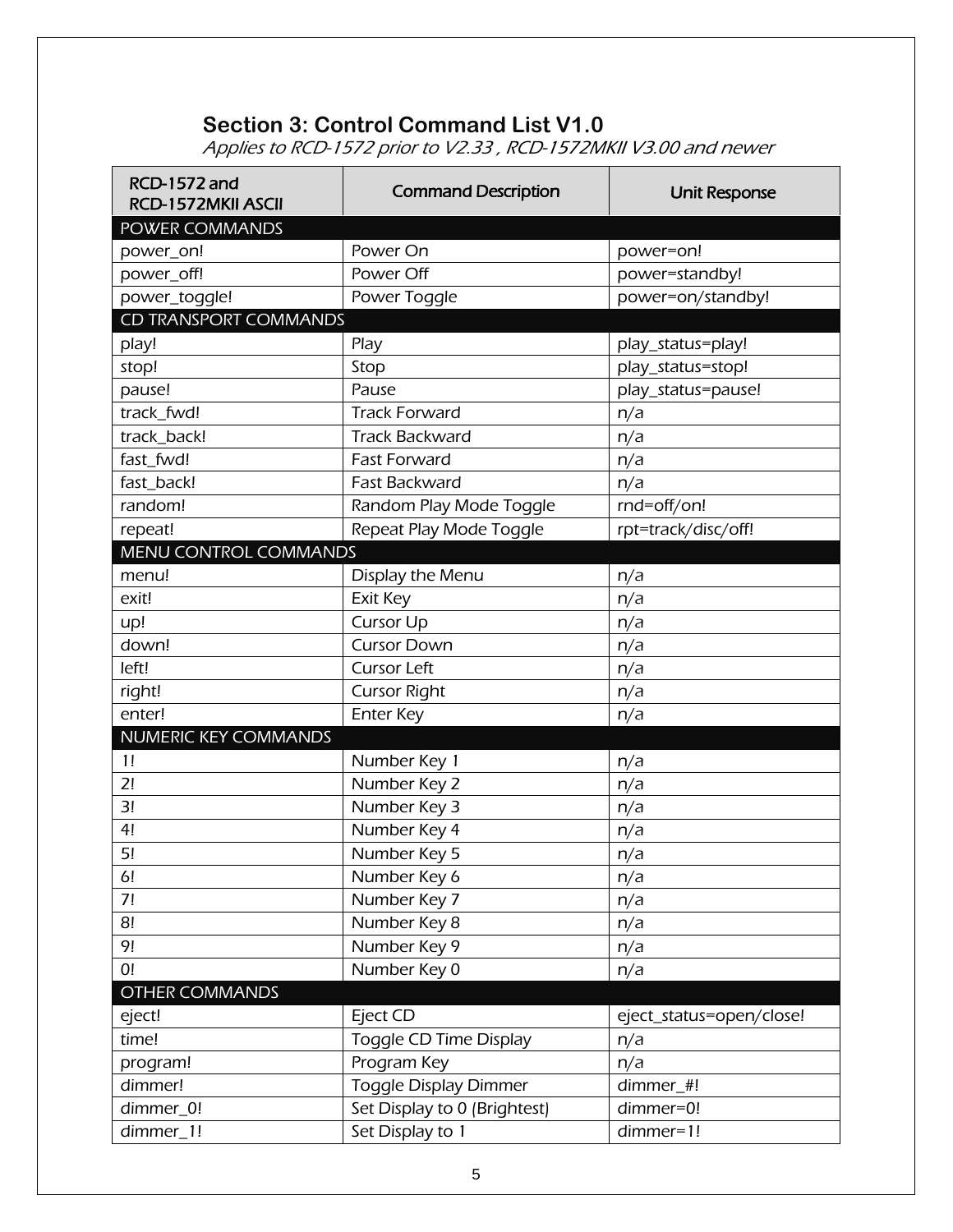| <b>RCD-1572 and</b><br>RCD-1572MKII ASCII | <b>Command Description</b>   | <b>Unit Response</b>   |
|-------------------------------------------|------------------------------|------------------------|
| dimmer 2!                                 | Set Display to 2             | $dimmer=2!$            |
| dimmer_3!                                 | Set Display to 3             | dimmer=3!              |
| dimmer 4!                                 | Set Display to 4             | dimmer=4!              |
| dimmer 5!                                 | Set Display to 5             | dimmer=5!              |
| dimmer 6!                                 | Set Display to 6 (Dimmest)   | dimmer=6!              |
| <b>DISPLAY REFRESH COMMANDS</b>           |                              |                        |
| display_update_auto!                      | Set Display Update to Auto   | display_update=auto!   |
| display_update_manual!                    | Set Display Update to Manual | display_update=manual! |

### **Section 4: Feedback Request Command List V1.0**

Applies to RCD-1572 prior to V2.33 , RCD-1572MKII V3.00 and newer

|                            | <b>Command:</b>   get_display!                                                                                                             |
|----------------------------|--------------------------------------------------------------------------------------------------------------------------------------------|
| Description:               | Request the entire display to be sent                                                                                                      |
|                            | <b>Return String:</b> $\vert$ display=###, text                                                                                            |
| <b>Return Description:</b> | Current display data; must include 3 digit length of text string at beginning<br>followed by "," text string and terminating character (!) |
| Example:                   | display=040, Sample Text                                                                                                                   |

|                            | Command:   get_display1!                                                                                                                     |
|----------------------------|----------------------------------------------------------------------------------------------------------------------------------------------|
|                            | <b>Description:</b> Request display line $#1$ to be sent                                                                                     |
|                            | <b>Return String:</b> $\vert$ display $1 = ##$ , text!                                                                                       |
| <b>Return Description:</b> | Current display line 1, must include 2 digit length of text string at beginning<br>followed by "," text string and terminating character (!) |
| Example:                   | display 1=20, Sample Text                                                                                                                    |

|                            | Command:   get_display2!                                                                                                                     |
|----------------------------|----------------------------------------------------------------------------------------------------------------------------------------------|
|                            | <b>Description:</b> Request display line $#2$ to be sent                                                                                     |
|                            | <b>Return String:</b> $\vert$ display2=##, text                                                                                              |
| <b>Return Description:</b> | Current display line 2, must include 2 digit length of text string at beginning<br>followed by "," text string and terminating character (!) |
| Example: I                 | display2=20, Sample Text                                                                                                                     |

|                            | <b>Command:</b>   get_product_type!                                                                                                            |
|----------------------------|------------------------------------------------------------------------------------------------------------------------------------------------|
|                            | <b>Description:</b> Request the product type                                                                                                   |
| Return String:             | product_type=##,text                                                                                                                           |
| <b>Return Description:</b> | Rotel product type name, must include 2 digit length of text string at<br>beginning followed by "," and text string (no terminating character) |
| Example:                   | product_type=08,RCD-1572                                                                                                                       |

|                            | <b>Command:</b>   get_product_version!                                                                                                                     |
|----------------------------|------------------------------------------------------------------------------------------------------------------------------------------------------------|
| Description:               | Request the main CPU software version                                                                                                                      |
|                            | <b>Return String:</b> $ $ product_version=##, text                                                                                                         |
| <b>Return Description:</b> | Rotel main CPU software version, must include 2 digit length of text string at<br>beginning followed by "," and text string with terminating character (!) |
| Example:                   | product_version=05,V2.29!                                                                                                                                  |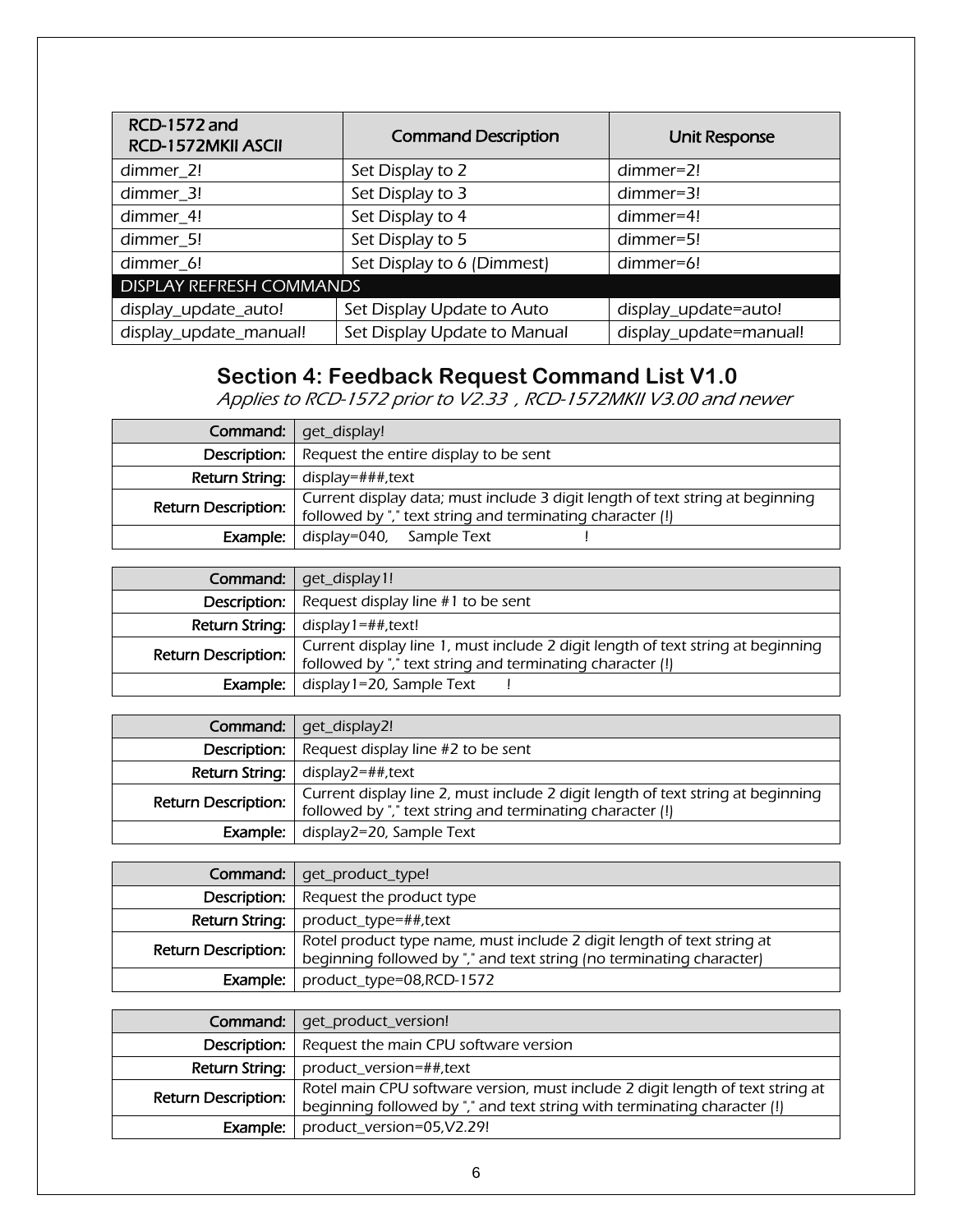| Command:   get_display_size!                                     |
|------------------------------------------------------------------|
| <b>Description:</b> Request display size                         |
| <b>Return String:</b> display_size=##,##!                        |
| <b>Return Description:</b>   Columns and rows on current display |
| <b>Example:</b> $\vert$ display_size=20,02!                      |

| Command:   qet_display_update!                                                       |  |  |
|--------------------------------------------------------------------------------------|--|--|
| <b>Description:</b> Request display update                                           |  |  |
| <b>Return String(s):</b> display_update=auto! / display_update=manual!               |  |  |
| <b>Return Description:</b>   Status of if the display refresh is automatic or manual |  |  |
| <b>Example:</b> display_update=auto!                                                 |  |  |

| <b>Command:</b>   get_current_power!                        |  |  |
|-------------------------------------------------------------|--|--|
| <b>Description:</b>   Request current power status          |  |  |
| <b>Return String(s):</b> $\vert$ power=on! / power=standby! |  |  |
| <b>Return Description:</b>   Current power status           |  |  |
| <b>Example:</b>   power=on!                                 |  |  |

|                                        | Command:   get_current_dimmer!                                              |  |  |
|----------------------------------------|-----------------------------------------------------------------------------|--|--|
|                                        | <b>Description:</b> Request current display dimmer status                   |  |  |
| <b>Return String(s):</b> $ $ dimmer=#! |                                                                             |  |  |
|                                        | <b>Return Description:</b>   Current dimmer status (0=brightest, 6=dimmest) |  |  |
|                                        | <b>Example:</b> $\mid$ dimmer=3!                                            |  |  |

| Command:   get_cd_tray_status!                                                              |  |  |
|---------------------------------------------------------------------------------------------|--|--|
| <b>Description:</b> Request current CD mechanism status                                     |  |  |
| <b>Return String(s):</b>   eject_status=open! / eject_status=close! / eject_status=loading! |  |  |
| <b>Return Description:</b>   Current CD tray status                                         |  |  |
| <b>Example:</b> eject_status=close!                                                         |  |  |

|                                             | <b>Command:</b>   get_cd_play_status!                                          |  |  |
|---------------------------------------------|--------------------------------------------------------------------------------|--|--|
|                                             | <b>Description:</b>   Request CD play status                                   |  |  |
|                                             | Return String(s):   play_status=play! / play_status=stop! / play_status=pause! |  |  |
| <b>Return Description:</b>   CD Play Status |                                                                                |  |  |
|                                             | <b>Example:</b>   play_status=pause!                                           |  |  |

|                                        | Command:   get_cd_disc_type!                                |  |  |
|----------------------------------------|-------------------------------------------------------------|--|--|
|                                        | <b>Description:</b> Request type of loaded CD               |  |  |
|                                        | <b>Return String(s):</b> disc_type=None! / disc_type=CD-DA! |  |  |
| <b>Return Description:</b>   Disc type |                                                             |  |  |
|                                        | <b>Example:</b> $\int$ disc_type=CD-DA!                     |  |  |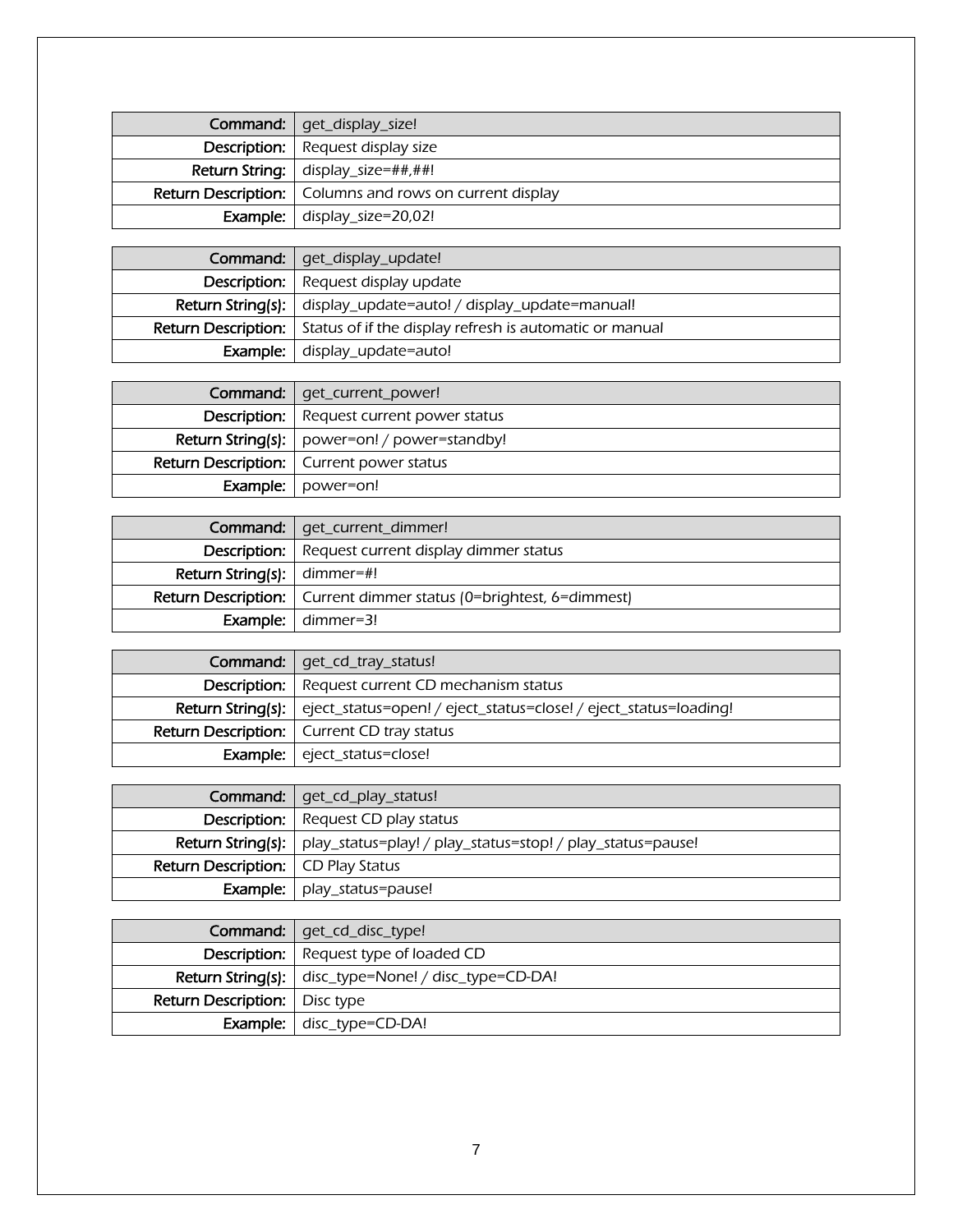## **Section 5: Special Character Mapping**

Certain characters on the RCD-1572 and RCD-1572MKII display may be represented by a combination of 2 hex bytes in the feedback string provided by the unit. Refer to the chart below for a mapping of the different characters.

| Symbol | <b>Hex Value</b>  | Description               |
|--------|-------------------|---------------------------|
| R      | <b>C28C</b>       | Time Remaining (Invert R) |
| T      | C <sub>2</sub> 54 | Track (Invert T)          |
|        | C <sub>2</sub> 81 | Pause                     |
|        | C <sub>2</sub> 82 | Play                      |
|        | C <sub>2</sub> 83 | Stop                      |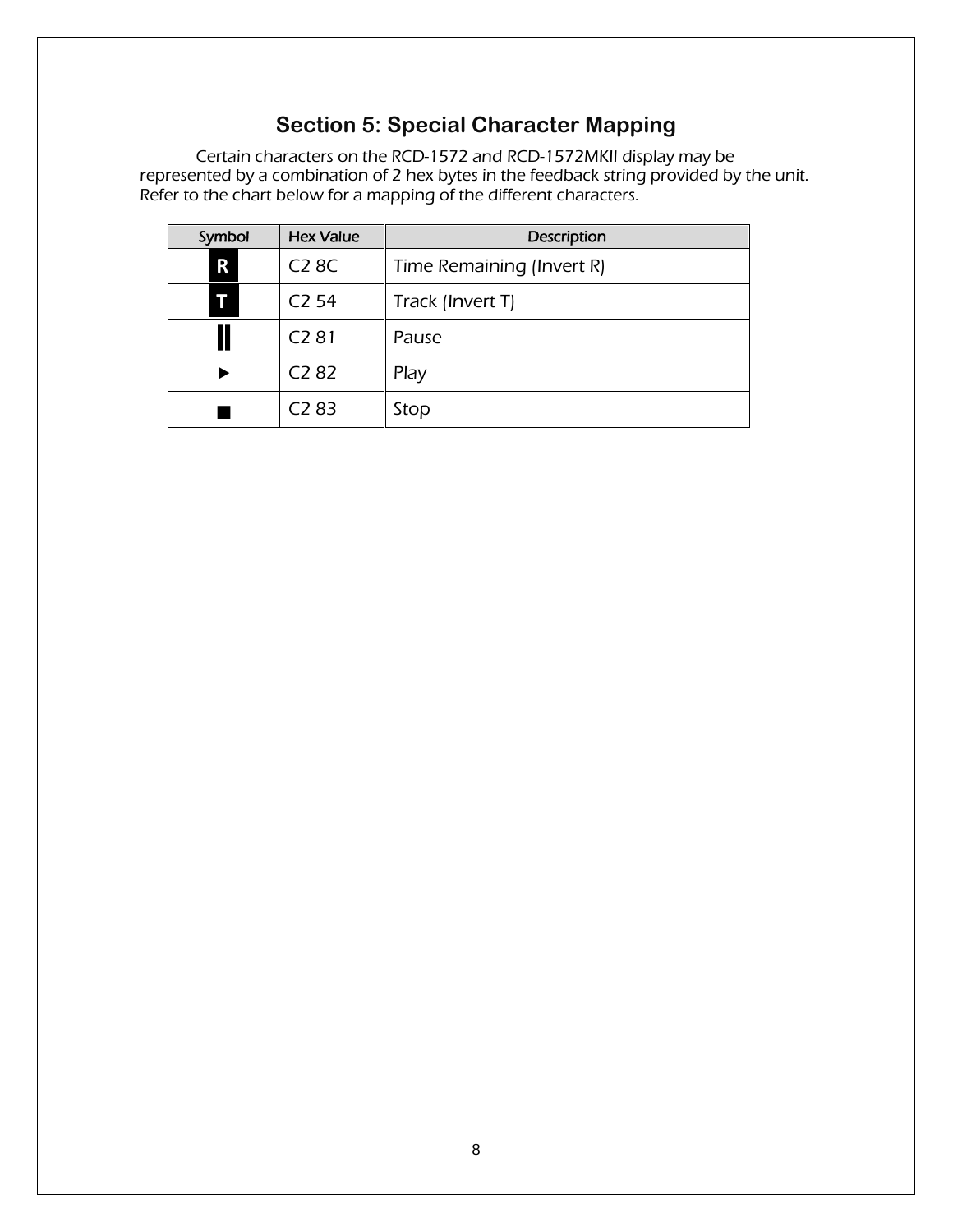# **Appendix A: Summary of Changes V1.0 – V2.0**

A list of the specific changed commands and feedback strings between the V1.0 and V2.0 specification is detailed here.

#### Global Changes

In addition to the specific changes below, the terminating character on all feedback strings has changed to the "\$" character instead of the previous "!" character.

An example response string is provided below.

| Unit Response V1.0 | Unit Response V2.0 |
|--------------------|--------------------|
| bypass=off!        | bypass=off\$       |

#### Control Command Changes

| Command V1.0           | Command V2.0      | Response V1.0          | Response V2.0        |
|------------------------|-------------------|------------------------|----------------------|
| track_fwd!             | trkf!             | n/a                    | n/a                  |
| track_back!            | trkb!             | n/a                    | n/a                  |
| fast_fwd!              | ff!               | n/a                    | n/a                  |
| fast_back!             | fb!               | n/a                    | n/a                  |
| random!                | rnd!              | rnd=off/on!            | $rnd=on/off$ \$      |
| repeat!                | rpt!              | rpt=track/disc/off!    | rpt=track/disc/off\$ |
| program!               | n/a               | n/a                    | n/a                  |
| display_update_auto!   | rs232_update_on!  | display_update=auto!   | update_mode=auto\$   |
| display_update_manual! | rs232_update_off! | display_update=manual! | update_mode=manual\$ |
| menu!                  | n/a               | n/a                    | n/a                  |
| exit!                  | n/a               | n/a                    | n/a                  |
| up!                    | n/a               | n/a                    | n/a                  |
| down!                  | n/a               | n/a                    | n/a                  |
| left!                  | n/a               | n/a                    | n/a                  |
| right!                 | n/a               | n/a                    | n/a                  |
| enter!                 | n/a               | n/a                    | n/a                  |

#### Feedback Request Command Changes

Note the listed responses below may not include all values – refer to the appropriate command in the main documentation sections for the full list of potential response values.

| Command V1.0        | <b>Command V2.0</b> | Response V1.0       | Response V2.0       |
|---------------------|---------------------|---------------------|---------------------|
| get_current_power!  | power?              | power=on!           | power=on\$          |
| get_cd_play_status! | status?             | play_status=pause!  | $status = pause$ \$ |
| qet_cd_disc_type!   | disc_type?          | disc_type=CD-DA!    | disc_type=CD-DA\$\$ |
| get_cd_tray_status! | tray_status?        | eject_status=close! | tray_status=close\$ |
| n/a                 | track?              | n/a                 | track=###\$         |
| n/a                 | track name?         | n/a                 | track_name=text\$\$ |
| n/a                 | rnd?                | n/a                 | rnd=on/off\$        |